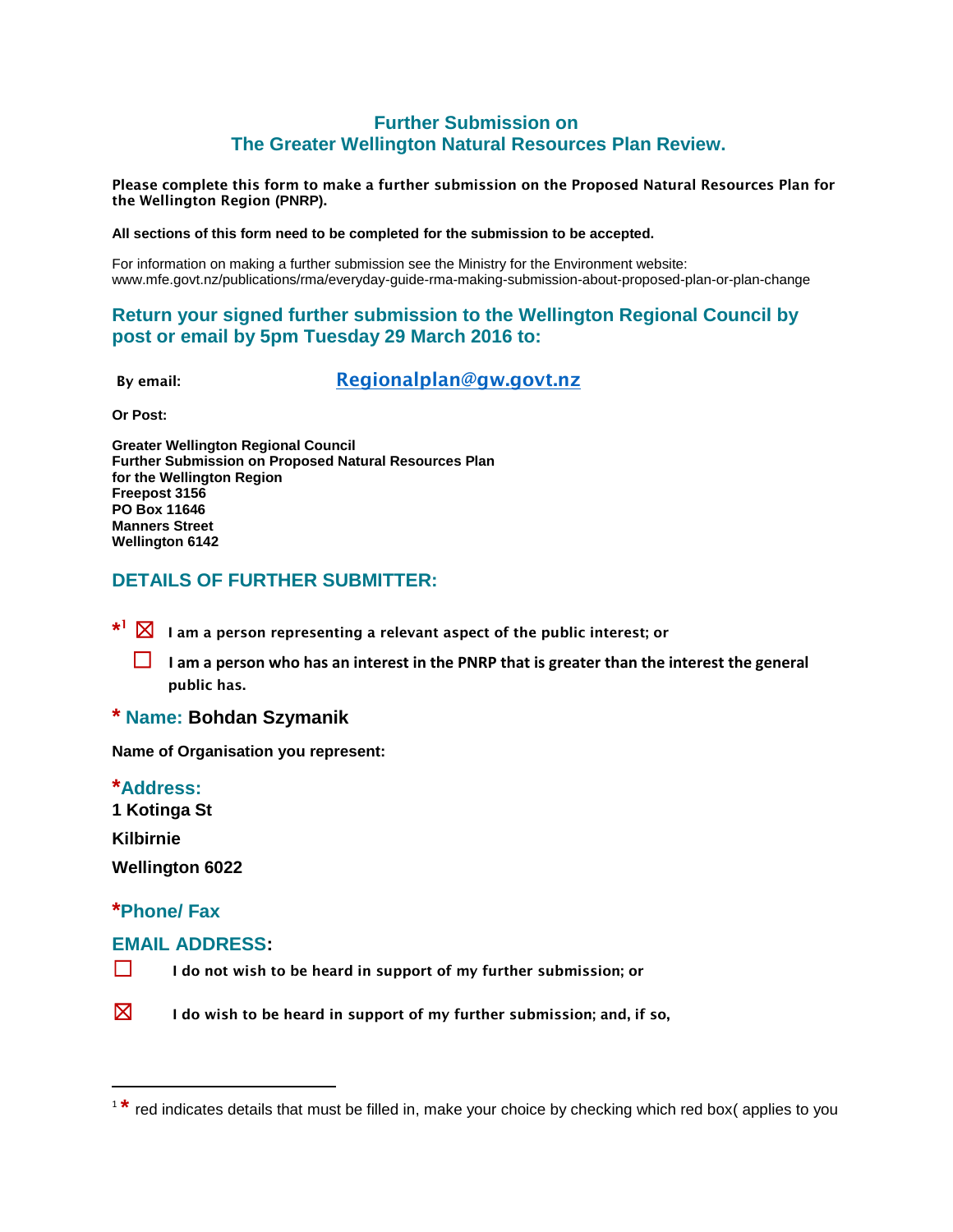☐ **I would be prepared to consider presenting this further submission in a joint case with others making a similar further submission at any hearing.**

### **Details of the submission(s) I am commenting on :**

### **1. Submitter 282: Wellington International Airport Limited.**

| <b>Address for contact:</b> | Mitchell's Partnerships Ltd.             |
|-----------------------------|------------------------------------------|
|                             | PO Box 489 Dunedin, 9054                 |
| <b>Email</b>                | Claire.hunter@mitchellpartnerships.co.nz |
| CC.                         | greg.thomas@wlg.aero                     |

### **I oppose submitter 282 in regard to the following points:**

### **WIAL Submission Page 5 Paragraph xi:**

Schedule K relating to surf breaks seeks to preserve the natural character of the coastal marine area by protecting (Objective 037, Policy P51) surf breaks. However the schedule includes surf breaks that have been significantly affected by the modification of the environment in Lyall Bay and are therefore not representative of the natural character of the coastal marine area. WIAL also notes that the Proposed Plan provides little scope for the mitigation of effects on surf breaks. Furthermore, WIAL queries the reason for elevating surfing above other recreational values, when the NZCPS (Policy 6) seeks more broadly to maintain and enhance the public open space and recreation qualities and values of the coastal marine area. WIAL also notes that there is no higher level directive within the Wellington Regional Policy Statement to require the specific protection of surf breaks at a regional level, WIAL considers that the Proposed Plan inappropriately extends a level of protection to regionally significant surf breaks that would be more commensurate with the management of surf breaks of national significance, and is therefore contrary to, and does not give effect to, the NZCPS Policy 16.

### **My Response:**

WIAL have failed to recognise that regional surf breaks are protected under Policies 13 and 15 of the New Zealand Coastal Policy Statement, these policies give direction to territorial authorities to provide identification and protection for their regional surf breaks, as surf breaks are recognised as elements of Natural Features along with natural landforms such as headlands, peninsulas, cliffs, dunes, wetlands, reefs, freshwater springs and surf breaks; Policy 13(2)(c) and;

Policy 15(b) avoid significant adverse effects and avoid, remedy, or mitigate other adverse effects of activities on other natural features and natural landscapes in the coastal environment;

Where Policy 15(c) gives direction on methods by which to avoid, remedy or mitigate effects on these identified natural features.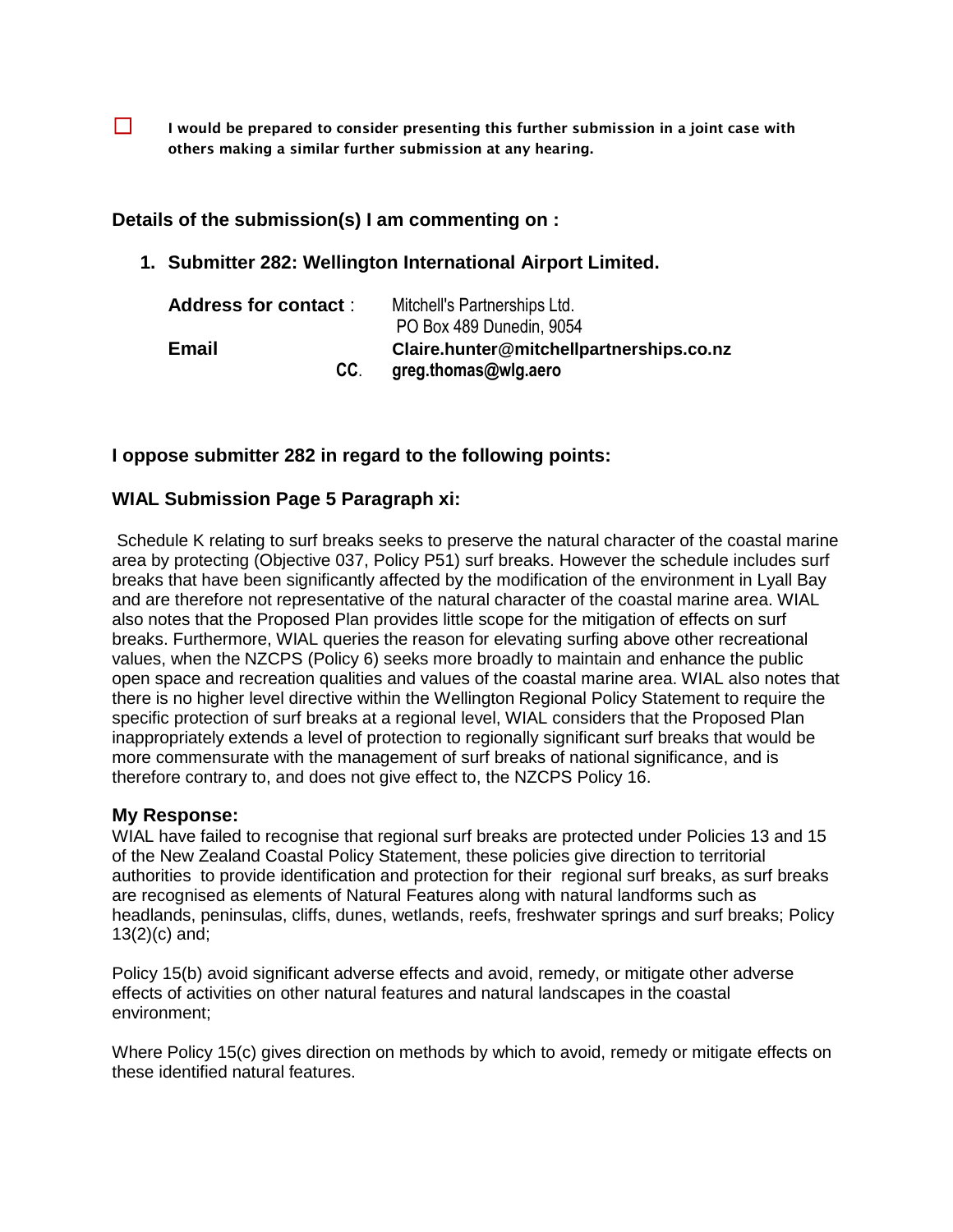### **WIAL Submission Annexure A, page 8, Objective 037**

#### **Significant surf breaks are protected from inappropriate use and development**

I **oppose** Wial's decision sought deletion of Objective 037

I seek that Objective 037 is kept in the PNRP.

**I oppose** WIAL's decision sought that Schedule K of the PNRP be revised, with the intent that the Corner Surf break be removed from the schedule.

### **WIAL Submission Annexure A, page 25 : Policy P51 Significant Surf breaks**

#### **I oppose WIAL's decision sought to delete Policy P51**

#### **Reason**

WIAL assert that the Corner surf break is not a natural feature, as without the airport, the Corner surf break would not exist in its current form.

The Corner Surf break is a natural reaction to the airport. A number of senior surfers note that there was a surfbreak in the part of Lyall Bay that has been reclaimed for the airport, a right hander. Evidence of this can be viewed at the Alexander Turnball Library: [https://natlib.govt.nz/records/23046068?search%5Bpath%5D=items&search%5Btext%5D=Lyall](https://natlib.govt.nz/records/23046068?search%5Bpath%5D=items&search%5Btext%5D=Lyall+Bay+1938) [+Bay+1938](https://natlib.govt.nz/records/23046068?search%5Bpath%5D=items&search%5Btext%5D=Lyall+Bay+1938)

"WIAL questions how Policy P51 would work in regard to these scheduled surf spots which have been enhanced by human-induced modification. If it is intended to only protect naturally occurring surf breaks, the schedule would have to be revised to reflect this."

It should be pointed out that from case law the precedence is with respect to environmental impacts that they are assessed on, what is there today, not what it used to be like.

For example, replacing an old causeway with a bridge, you must consider the impacts on the environment as it is with the causeway, not as it is without the old causeway before it was constructed; the same with replacing a coastal protection structure for a new one; it's not about how the new structure would impact on the environment before the old structure was there, it is the impact on the existing environment.

In this case, it would mean that WIAL cannot argue that because the historic humaninduced changes to Lyall Bay resulted in a high-quality surfing break, it does not have to consider it or that it has no value because it's not 'natural'. Furthermore, and most importantly, the reclamation may be manmade (i.e. not natural), however, the break that formed beside it formed naturally due to coastal processes and is an entirely natural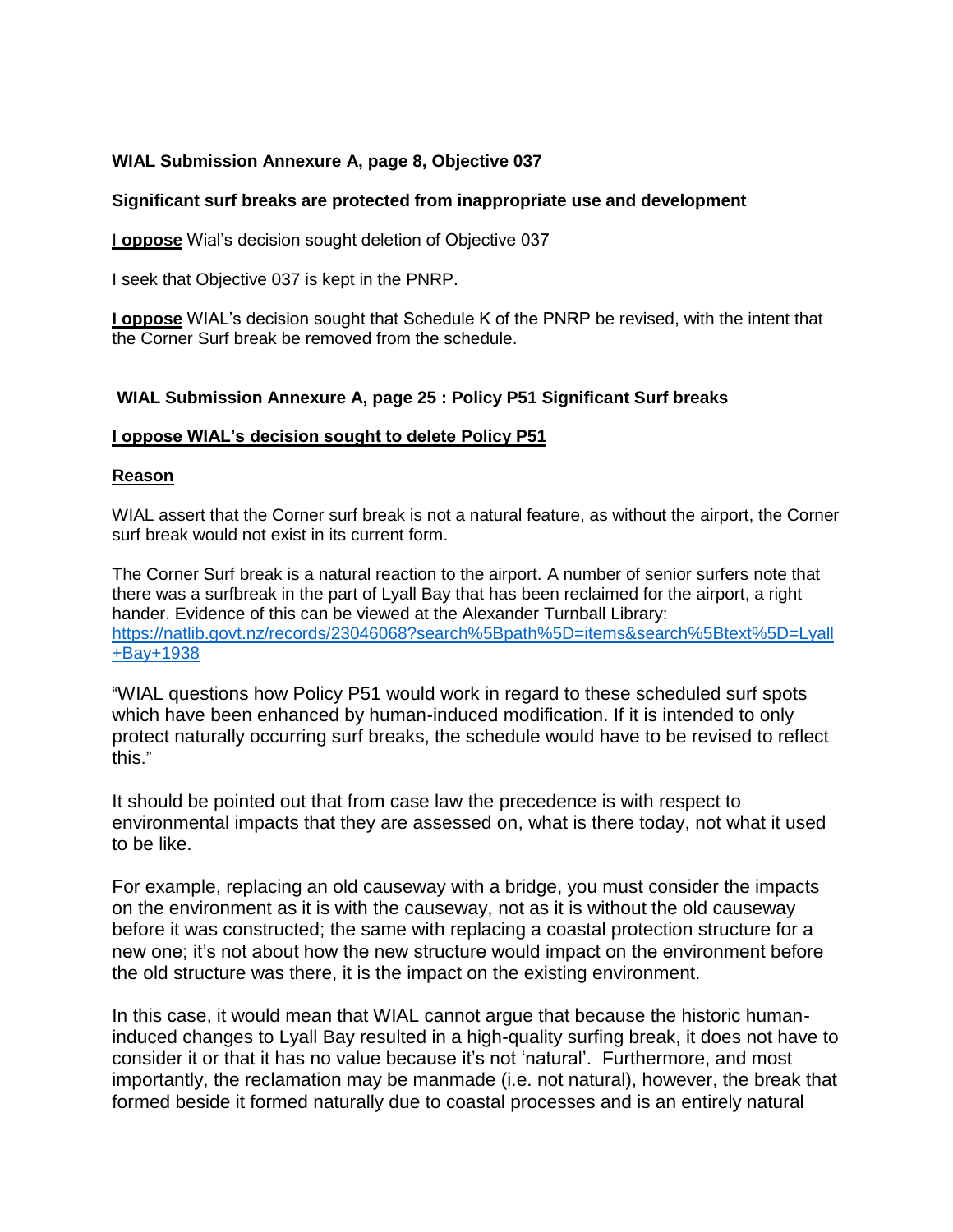feature in response to human intervention (it is comprised of swell, currents, water levels, seabed morphology and wind, as per Schedule 1 of the NZCPS).

## **Relief Sought:**

| Dismiss Wial's decision sought to | remove Objective 037,                                                         |
|-----------------------------------|-------------------------------------------------------------------------------|
| Dismiss Wial's decision sought to | revise Schedule K of the PNRP with intent to<br>remove the Corner surf break. |
| Dismiss Wial's decision sought to | delete P51 of the PNRP                                                        |

**Objective 037** 

**Significant surf breaks are protected from inappropriate use and development**

**I support the inclusion of this objective in the PNRP.**

**Policy P51**

# **I support in part Policy p51**

Policy P51: Significant surf breaks

Use and development in and adjacent to the significant surf breaks identified in Schedule K (surf breaks) shall be managed by **minimising** the adverse effects on:

- (a) natural processes, currents, seabed morphology and swell corridors that contribute to significant surf breaks, and
- (b) access to significant surf breaks within the coastal marine area, on a permanent or ongoing basis.

# **Reason**

Policy P51 is inconsistent with The New Zealand Coastal Policy Statement and other policies in PNRP that refer to Natural Features.

Both Policy 13 and 15 note that adverse effects must be avoided, remedied, or mitigated. Policy 13 describes the range of natural features that these policies recognise:

### **Policy 13 Preservation of natural character**